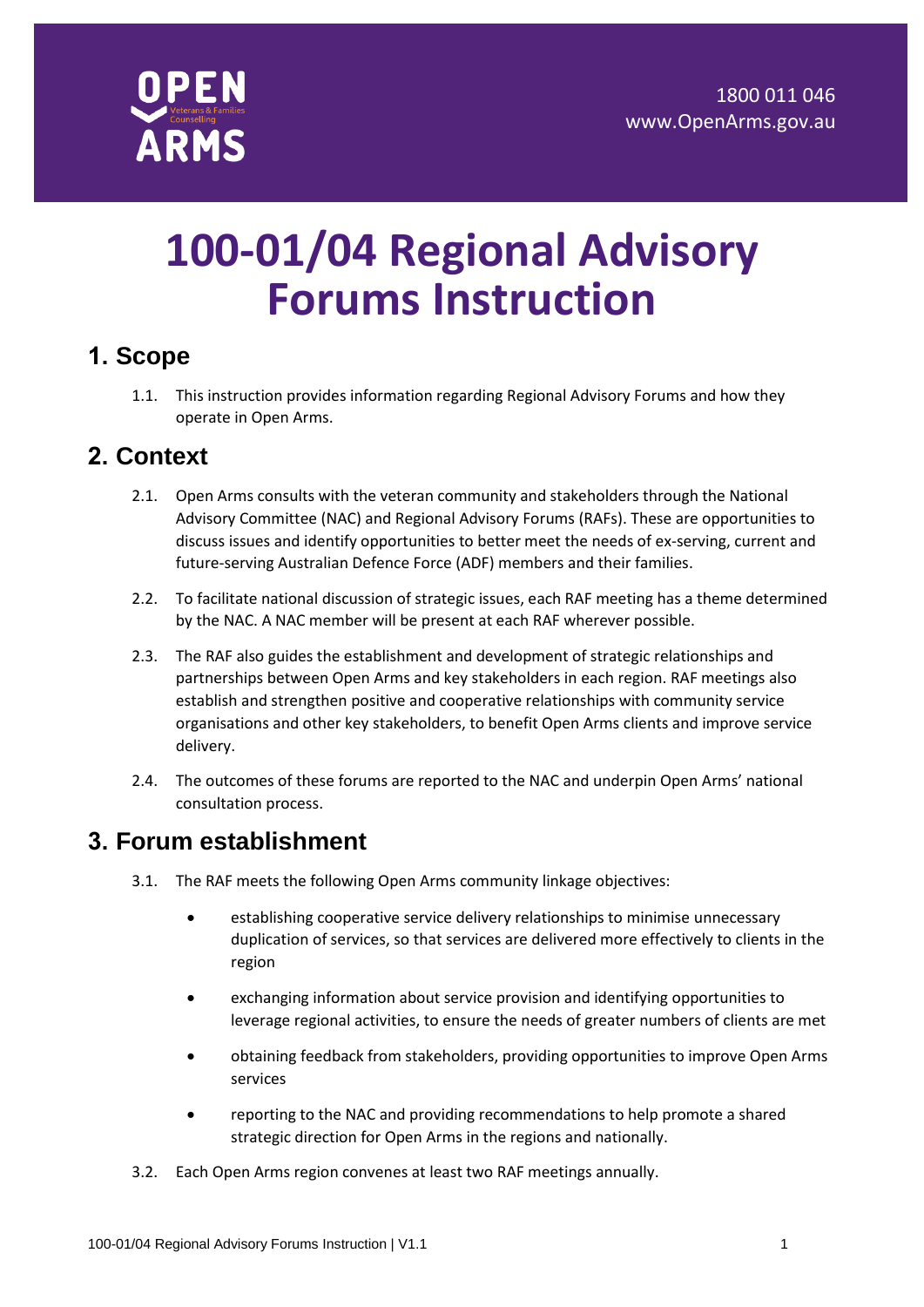### **4. Forum membership**

- 4.1. Membership of each RAF comprises government and non-government stakeholders. Membership is by invitation only and reflects the range of services available to the veteran community in the region. Specific membership requirements are determined by the Regional Director, depending on the needs of the service. Membership is reviewed annually.
- 4.2. Generally, membership includes regional representation from:
	- key ex-service organisations in the area
	- other non-government organisations with an ex-service focus
	- the ADF (ideally Garrison Health or key local ADF mental health services)
	- the Defence Community Organisation and any other major veterans' family associations in the region
	- primary health networks
	- state government agencies, including for mental health, hospitals and housing
	- relevant private mental health providers
	- the Department of Veterans' Affairs (Veterans' Access Network or On Base Advisory Service representative, or Deputy Commissioner).
- 4.3. NAC members residing in the region are invited to all RAFs as a matter of course.
- 4.4. The Community Engagement team supports Open Arms' strategic direction by developing partnerships in the region and may participate in RAFs as directed.

#### **5. Operating framework**

- 5.1. The Regional Director convenes the RAF, develops the agenda in consultation with members (using the Regional Advisory Forum Agenda Template (100-01/T7)) and chairs the meeting.
- 5.2. Administrative and secretariat support is provided by regional Open Arms staff.
- 5.3. The minutes from each RAF are provided to the NAC (via the NAC secretariat) within four weeks, for consideration and action as appropriate.

#### **6. Operating principles**

- 6.1. The following operating principles are in place to enhance group cooperation, communication, function and performance of each RAF:
	- 6.1.1. Open Arms services are delivered within Australian Government legislative frameworks.
	- 6.1.2. Each RAF has a clear agenda and participant objectives.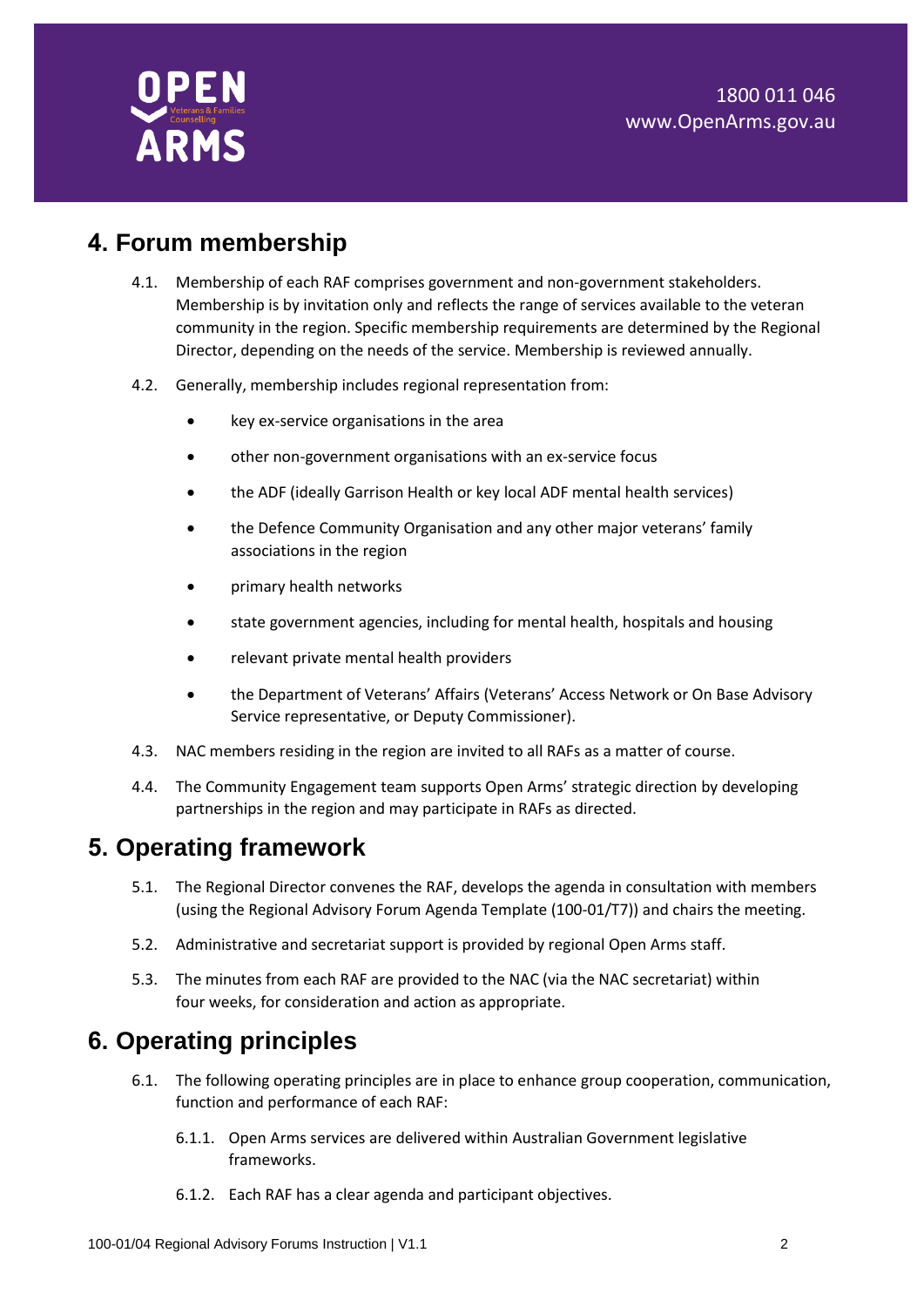

- 6.1.3. RAFs should, in general, be chaired by the Regional Director.
- 6.1.4. These operating principles and information about Open Arms services are provided to new RAF members.
- 6.1.5. Correspondence to RAF members will be sent via email, including draft minutes (see the Regional Advisory Forum Minutes Template) distributed no later than a fortnight following each meeting.
- 6.1.6. Correspondence and meeting discussions are in plain English. Acronyms are explained in the body of minutes.
- 6.1.7. A member who is unable to attend a meeting can arrange a suitable delegate to represent them or tender an apology before the meeting.
- 6.1.8. All members are encouraged to share information, issues and concerns; respect and value all opinions and ideas; and promote equal participation.
- 6.1.9. The chair will seek agreement from participants on the confidential nature of material or information before tabling or discussion.
- 6.1.10. It is expected that members will require time to consult with their organisations before agreeing to major recommendations.
- 6.1.11. RAF minutes are provided to the Assistant National Manager and the NAC secretariat. The National Manager provides a summary of any key actions and recommendations to the NAC for its consideration.

#### **7. Review of Regional Advisory Forums**

7.1. The Assistant National Manager reviews membership of the RAFs, provides input into the shared strategic direction for Open Arms and makes recommendations to the National Manager.

#### **8. Parent procedure**

100-01 Governance Procedure

#### **9. Related instructions and templates**

- 100-01/T7 Regional Advisory Forum Agenda Template
- 100-01/T8 Regional Advisory Forum Minutes Template
- 100-01/T9 Regional Advisory Forum Report to National Advisory Committee Template